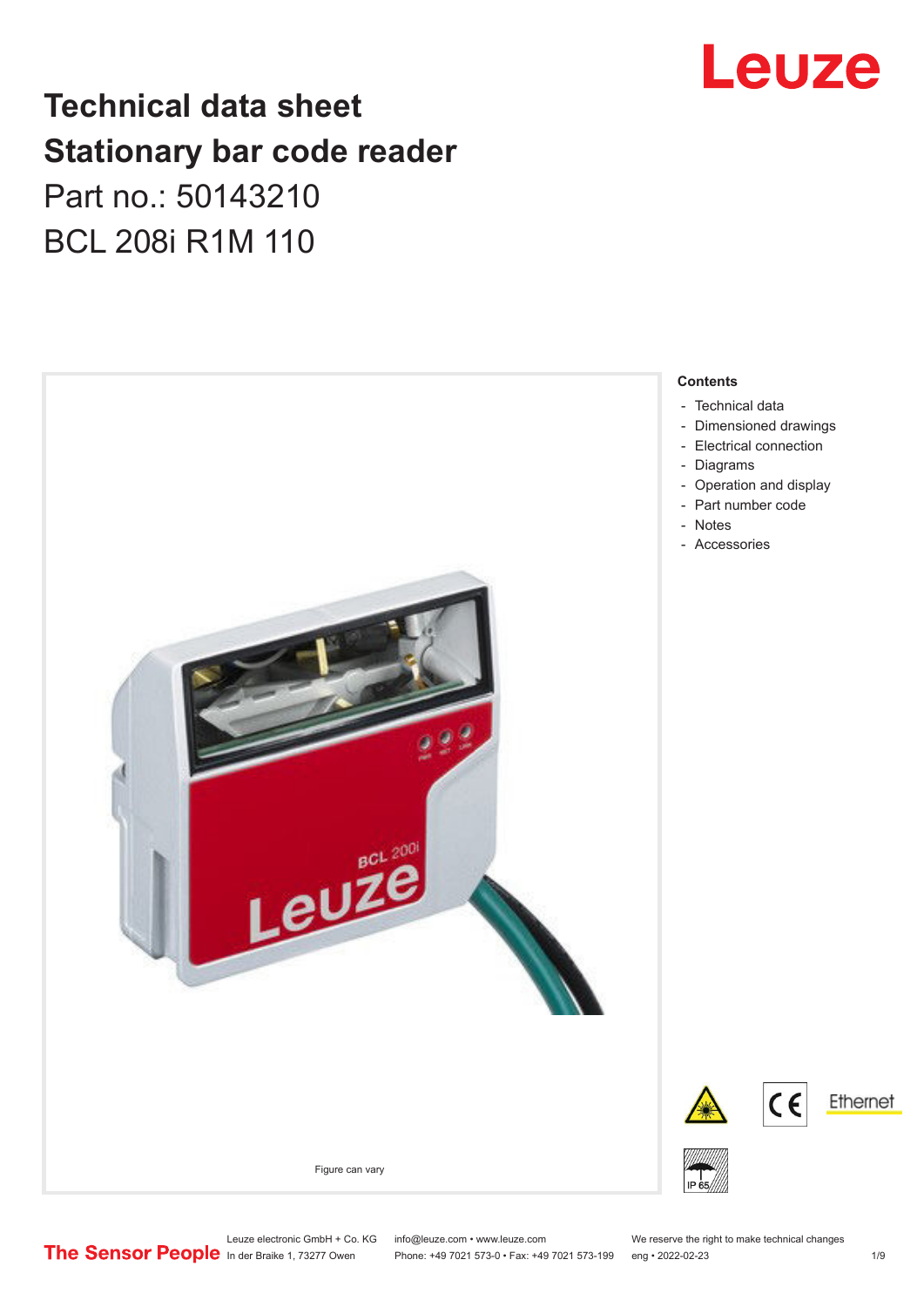# <span id="page-1-0"></span>**Technical data**

| Basic data                                      |                                                                  |
|-------------------------------------------------|------------------------------------------------------------------|
| <b>Series</b>                                   | <b>BCL 200i</b>                                                  |
| <b>Functions</b>                                |                                                                  |
| <b>Functions</b>                                | Alignment mode                                                   |
|                                                 | AutoConfig                                                       |
|                                                 | AutoControl                                                      |
|                                                 | AutoReflAct                                                      |
|                                                 |                                                                  |
|                                                 | Code fragment technology                                         |
|                                                 | <b>LED</b> indicator                                             |
|                                                 | Reference code comparison                                        |
| <b>Read data</b>                                |                                                                  |
| Code types, readable                            | 2/5 Interleaved                                                  |
|                                                 | Codabar                                                          |
|                                                 | Code 128                                                         |
|                                                 | Code 39                                                          |
|                                                 | Code 93                                                          |
|                                                 | <b>EAN 8/13</b>                                                  |
|                                                 | GS1 Databar Expanded                                             |
|                                                 |                                                                  |
|                                                 | <b>GS1 Databar Limited</b>                                       |
|                                                 | <b>GS1 Databar Omnidirectional</b>                               |
|                                                 | <b>UPC</b>                                                       |
| Scanning rate, typical                          | $1,000$ scans/s                                                  |
| Bar codes per reading gate, max.<br>number      | 64 Piece(s)                                                      |
| <b>Optical data</b>                             |                                                                  |
| <b>Reading distance</b>                         | 40  255 mm                                                       |
| <b>Light source</b>                             | Laser, Red                                                       |
| Wavelength                                      | 655 nm                                                           |
| Laser class                                     | 1, IEC/EN 60825-1:2014                                           |
| <b>Transmitted-signal shape</b>                 | Continuous                                                       |
| Usable opening angle (reading field<br>opening) | 60°                                                              |
| <b>Modulus size</b>                             | $0.20.5$ mm                                                      |
| <b>Reading method</b>                           | Raster scanner with deflecting mirror                            |
| <b>Beam deflection</b>                          | By means of rotating polygon mirror<br>wheel + deflecting mirror |
|                                                 | Lateral with deflecting mirror                                   |
| Light beam exit                                 |                                                                  |
| <b>Electrical data</b>                          |                                                                  |
| <b>Protective circuit</b>                       | Polarity reversal protection                                     |
| Performance data                                |                                                                  |
| Supply voltage U <sub>R</sub>                   | 18  30 V, DC                                                     |
| Power consumption, max.                         | 4 W                                                              |
| Inputs                                          |                                                                  |
| Number of digital switching inputs              | 1 Piece(s)                                                       |
| <b>Switching inputs</b>                         |                                                                  |
| <b>Voltage type</b>                             | DC                                                               |
| Input current, max.                             | 8 mA                                                             |
|                                                 |                                                                  |
| <b>Outputs</b>                                  |                                                                  |
| Number of digital switching outputs 1 Piece(s)  |                                                                  |
|                                                 |                                                                  |
| <b>Switching outputs</b>                        |                                                                  |
| Voltage type                                    | DC                                                               |
| Switching current, max.                         | 60 mA                                                            |

# Leuze

#### **Interface**

| Type                     |                                                  | Ethernet                     |  |
|--------------------------|--------------------------------------------------|------------------------------|--|
|                          | <b>Ethernet</b>                                  |                              |  |
|                          | <b>Architecture</b>                              | Client                       |  |
|                          |                                                  | Server                       |  |
|                          | <b>Address assignment</b>                        | <b>DHCP</b>                  |  |
|                          |                                                  | Manual address assignment    |  |
|                          | <b>Transmission speed</b>                        | 10 Mbit/s                    |  |
|                          |                                                  | 100 Mbit/s                   |  |
|                          | <b>Function</b>                                  | Process                      |  |
|                          | <b>Switch functionality</b>                      | None                         |  |
|                          | <b>Transmission protocol</b>                     | TCP/IP, UDP                  |  |
|                          |                                                  |                              |  |
|                          | <b>Connection</b>                                |                              |  |
|                          |                                                  |                              |  |
|                          | <b>Number of connections</b>                     | 2 Piece(s)                   |  |
|                          |                                                  |                              |  |
|                          | <b>Connection 1</b><br><b>Function</b>           | Signal IN                    |  |
|                          |                                                  | Signal OUT                   |  |
|                          |                                                  | Voltage supply               |  |
|                          |                                                  | Cable with connector         |  |
|                          | <b>Type of connection</b><br><b>Cable length</b> | 900 mm                       |  |
|                          |                                                  | <b>PVC</b>                   |  |
|                          | <b>Sheathing material</b><br>Cable color         |                              |  |
|                          |                                                  | <b>Black</b>                 |  |
|                          | <b>Number of conductors</b>                      | 5-wire                       |  |
|                          | <b>Thread size</b>                               | M <sub>12</sub>              |  |
|                          | <b>Type</b>                                      | Male                         |  |
|                          | <b>Material</b>                                  | Plastic                      |  |
|                          | No. of pins                                      | 5-pin                        |  |
|                          | Encoding                                         | A-coded                      |  |
| <b>Connection 2</b>      |                                                  |                              |  |
|                          | <b>Function</b>                                  | Configuration interface      |  |
|                          |                                                  | Data interface               |  |
|                          | <b>Type of connection</b>                        | Cable with connector         |  |
|                          | <b>Cable length</b>                              | 700 mm                       |  |
|                          | <b>Sheathing material</b>                        | <b>PVC</b>                   |  |
|                          | Cable color                                      | Green                        |  |
|                          | <b>Number of conductors</b>                      | 4-wire                       |  |
|                          | <b>Thread size</b>                               | M12                          |  |
|                          | <b>Type</b>                                      | Female                       |  |
|                          | <b>Material</b>                                  | <b>Plastic</b>               |  |
|                          | No. of pins                                      | 4 -pin                       |  |
|                          | Encoding                                         | D-coded                      |  |
|                          |                                                  |                              |  |
| <b>Mechanical data</b>   |                                                  |                              |  |
| Design                   |                                                  | Cubic                        |  |
| Dimension (W x H x L)    |                                                  | 93 mm x 38 mm x 83 mm        |  |
| <b>Housing material</b>  |                                                  | Metal                        |  |
| <b>Metal housing</b>     |                                                  | Diecast aluminum             |  |
| Lens cover material      |                                                  | Glass                        |  |
| Net weight               |                                                  | 400 <sub>g</sub>             |  |
| <b>Housing color</b>     |                                                  | Silver                       |  |
| <b>Type of fastening</b> |                                                  | Dovetail grooves             |  |
|                          |                                                  | Fastening on back            |  |
|                          |                                                  | Via optional mounting device |  |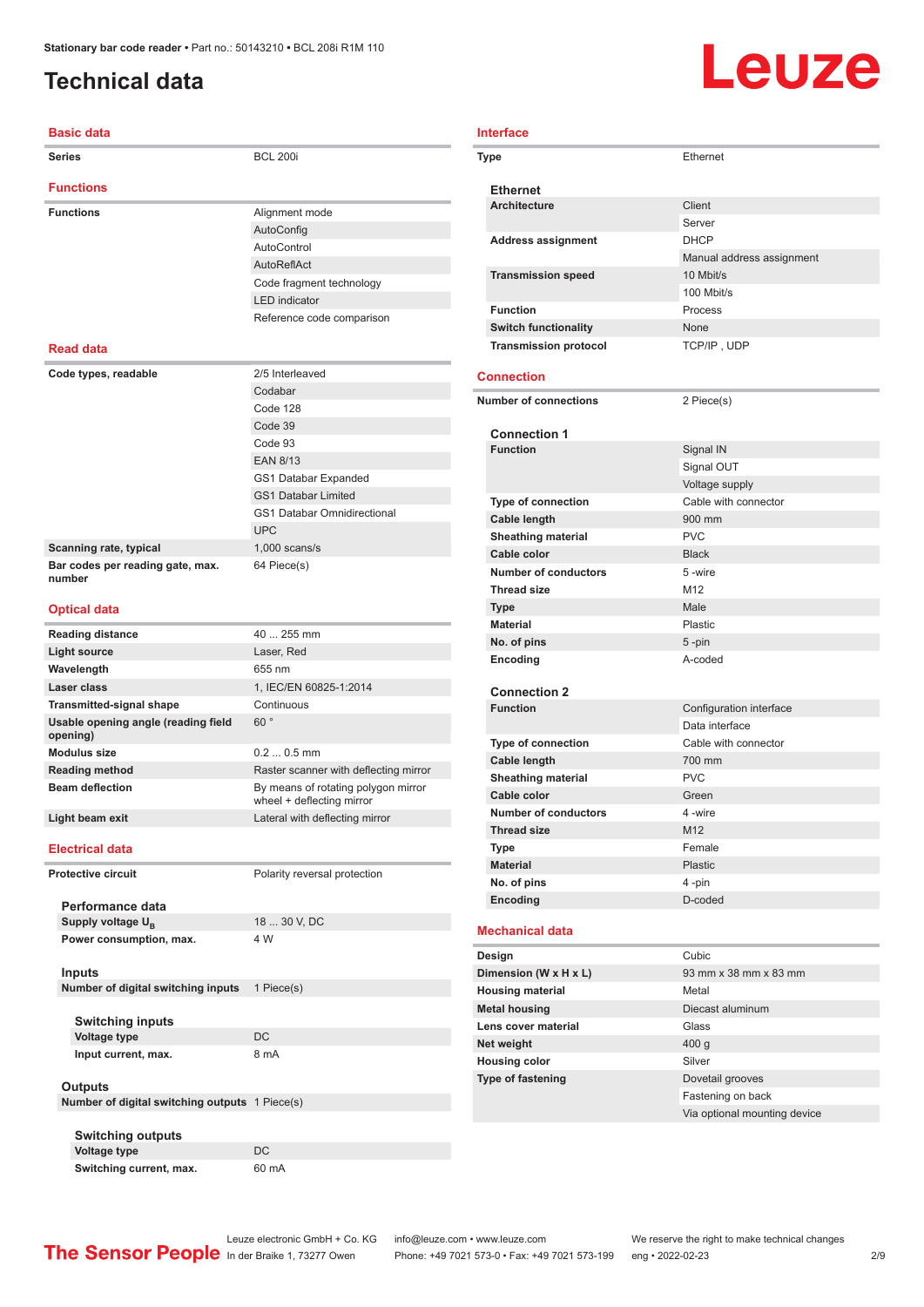# **Technical data**

# **Leuze**

#### **Operation and display**

| Type of display       | I FD.           |
|-----------------------|-----------------|
| Number of LEDs        | 3 Piece(s)      |
| Type of configuration | Via web browser |

#### **Environmental data**

| Ambient temperature, operation     | 040 °C      |
|------------------------------------|-------------|
| Ambient temperature, storage       | $-20$ 70 °C |
| Relative humidity (non-condensing) | $090\%$     |

#### **Certifications**

| Degree of protection                                               | IP 65                   |
|--------------------------------------------------------------------|-------------------------|
| <b>Protection class</b>                                            | $\mathbf{III}$          |
| Test procedure for EMC in accordance EN 61000-6-2                  |                         |
| with standard                                                      | EN 61000-6-3            |
| Test procedure for shock in<br>accordance with standard            | IEC 60068-2-27, test Ea |
| Test procedure for continuous shock<br>in accordance with standard | IEC 60068-2-29, test Eb |
| Test procedure for vibration in<br>accordance with standard        | IEC 60068-2-6, test Fc  |

### **Classification**

| 84719000 |
|----------|
| 27280102 |
| 27280102 |
| 27280102 |
| 27280102 |
| 27280102 |
| 27280102 |
| EC002550 |
| EC002550 |
| EC002550 |
|          |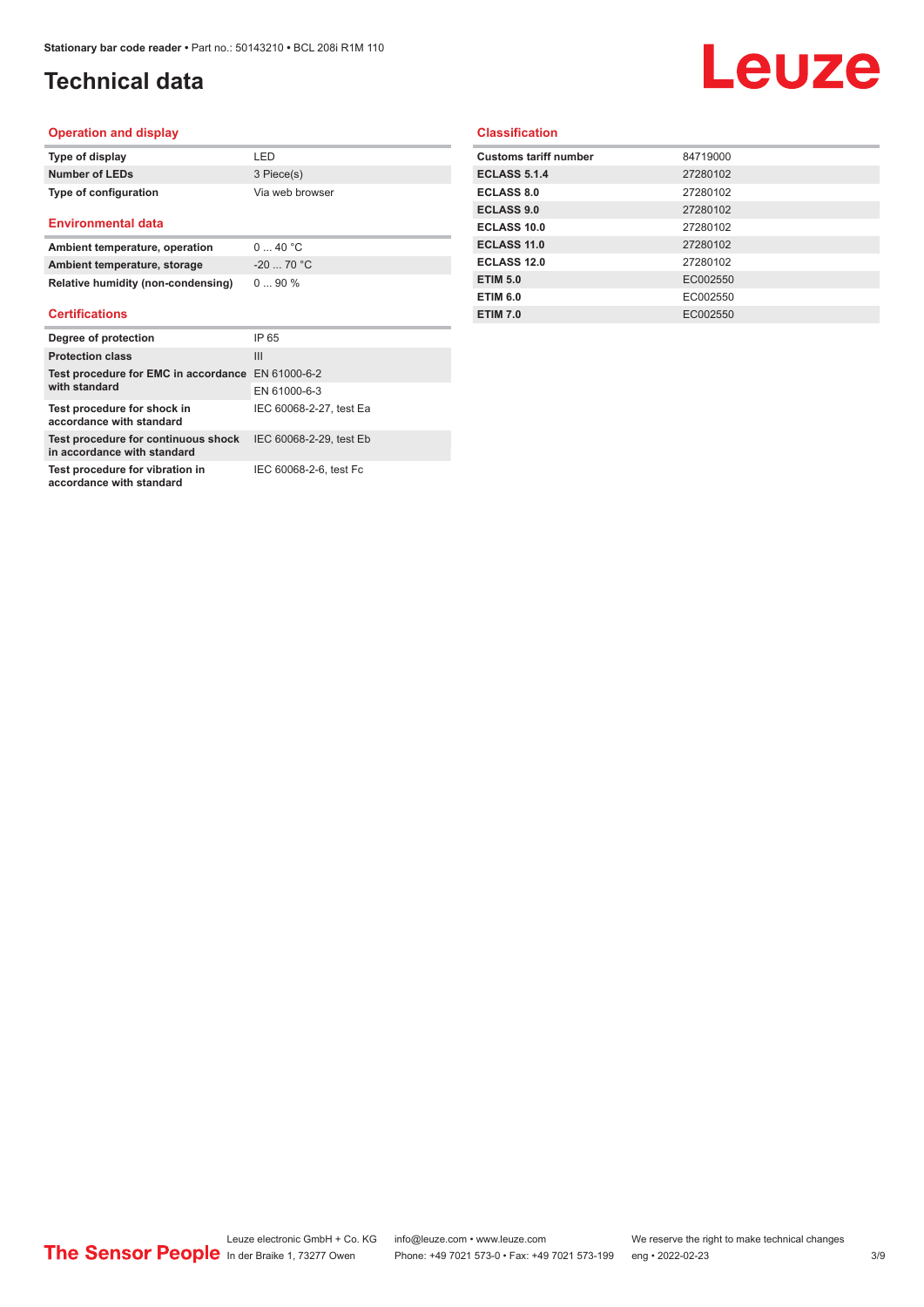# <span id="page-3-0"></span>**Dimensioned drawings**

All dimensions in millimeters



 $M4/5$  deep  $\overline{\mathbf{O}}$ 26.8 92.2  $42$ 42 9.6







# **Electrical connection**

**Connection 1**

| <b>Function</b>             | Signal IN            |
|-----------------------------|----------------------|
|                             | Signal OUT           |
|                             | Voltage supply       |
| Type of connection          | Cable with connector |
| Cable length                | 900 mm               |
| <b>Sheathing material</b>   | <b>PVC</b>           |
| Cable color                 | <b>Black</b>         |
| <b>Number of conductors</b> | 5-wire               |
| <b>Thread size</b>          | M12                  |
| Type                        | Male                 |
| <b>Material</b>             | Plastic              |
| No. of pins                 | $5 - pin$            |
| Encoding                    | A-coded              |

- A Optical axis
- B Deflection angle of the laser beam:  $\pm$  30 $^{\circ}$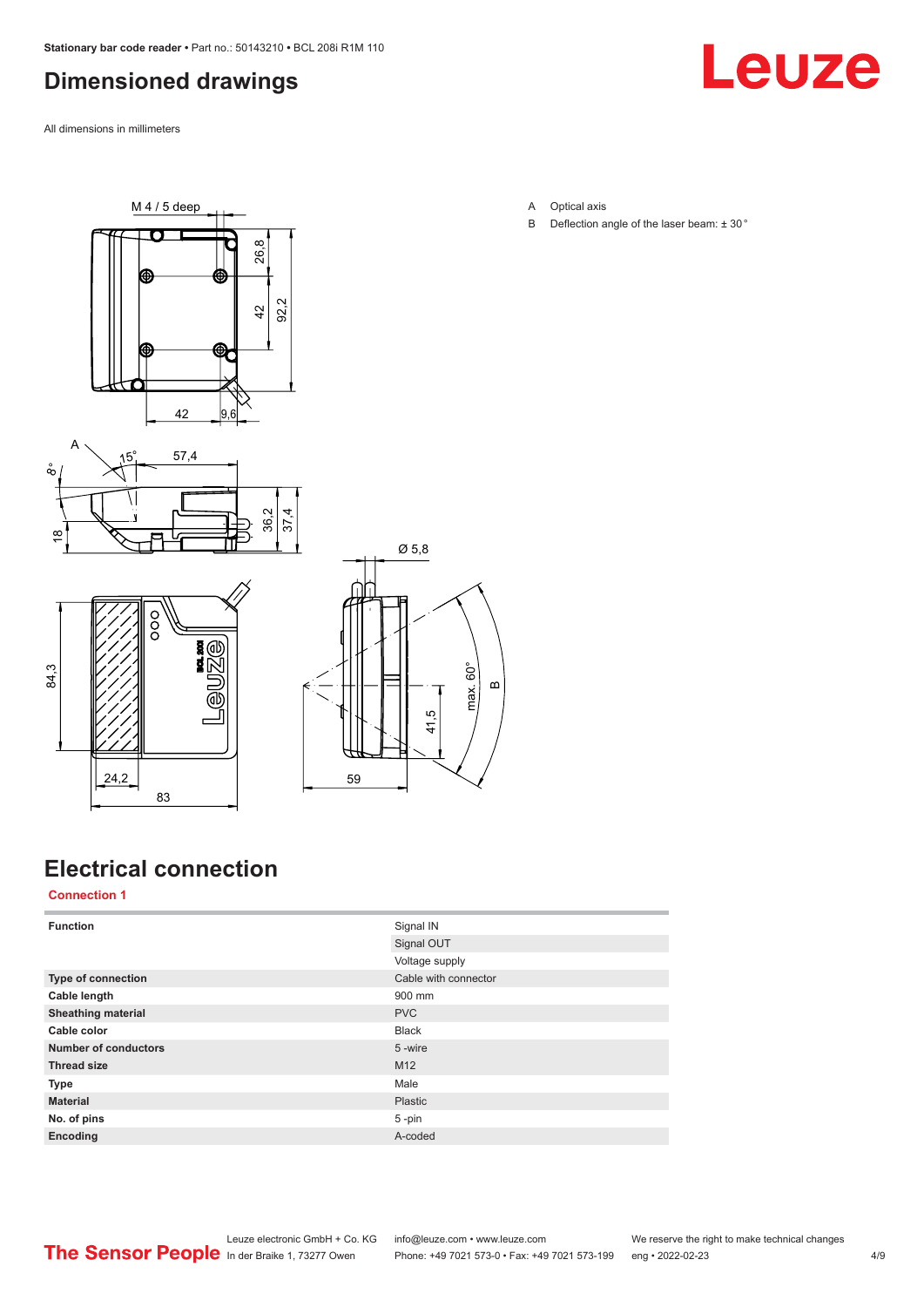# **Electrical connection**

| Pin            | <b>Pin assignment</b> |
|----------------|-----------------------|
|                | <b>VIN</b>            |
| $\overline{2}$ | SWIN <sub>1</sub>     |
| 3              | <b>GNDIN</b>          |
| $\overline{4}$ | SWO <sub>1</sub>      |
| 5              | FE.                   |

### **Connection 2**

| <b>Function</b>           | Configuration interface |
|---------------------------|-------------------------|
|                           | Data interface          |
| <b>Type of connection</b> | Cable with connector    |
| Cable length              | 700 mm                  |
| <b>Sheathing material</b> | <b>PVC</b>              |
| Cable color               | Green                   |
| Number of conductors      | 4 -wire                 |
| <b>Thread size</b>        | M12                     |
| <b>Type</b>               | Female                  |
| <b>Material</b>           | Plastic                 |
| No. of pins               | 4-pin                   |
| Encoding                  | D-coded                 |

#### **Pin Pin assignment**

| 4              | TD0+              |
|----------------|-------------------|
| $\overline{2}$ | RD <sub>0</sub> + |
| 3              | TD <sub>0</sub> - |
| $\overline{4}$ | RD <sub>0</sub> - |
|                |                   |



2

4

3

1

5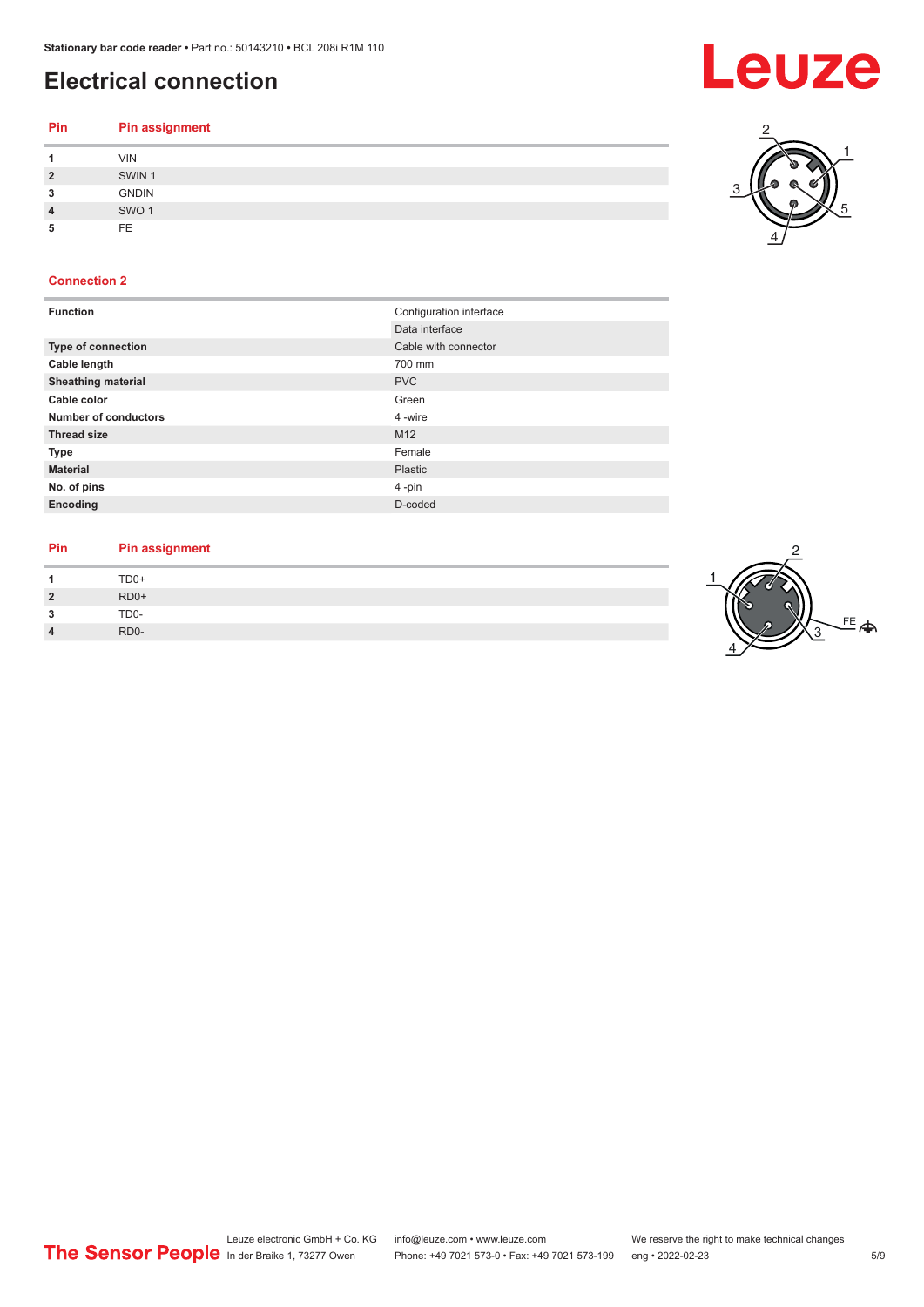# <span id="page-5-0"></span>**Diagrams**

### Reading field curve



x Reading distance [mm]

y Reading field width [mm]

1 Module: 0.2 mm

2 Module: 0.3 mm

3 Module: 0.5 mm

# **Operation and display**

| <b>LED</b>  |            | <b>Display</b>                        | <b>Meaning</b>                  |
|-------------|------------|---------------------------------------|---------------------------------|
|             | <b>PWR</b> | Green, flashing                       | Device ok, initialization phase |
|             |            | Green, continuous light               | Device OK                       |
|             |            | Green, briefly off - on               | Reading successful              |
|             |            | green, briefly off - briefly red - on | Reading not successful          |
|             |            | Orange, continuous light              | Service mode                    |
|             |            | Red, flashing                         | Device OK, warning set          |
|             |            | Red, continuous light                 | Error, device error             |
| $2^{\circ}$ | <b>NET</b> | Green, flashing                       | Initialization                  |
|             |            | Green, continuous light               | Bus operation ok                |

# Leuze

Leuze electronic GmbH + Co. KG info@leuze.com • www.leuze.com We reserve the right to make technical changes<br>
The Sensor People in der Braike 1, 73277 Owen Phone: +49 7021 573-0 • Fax: +49 7021 573-199 eng • 2022-02-23 Phone: +49 7021 573-0 • Fax: +49 7021 573-199 eng • 2022-02-23 6/9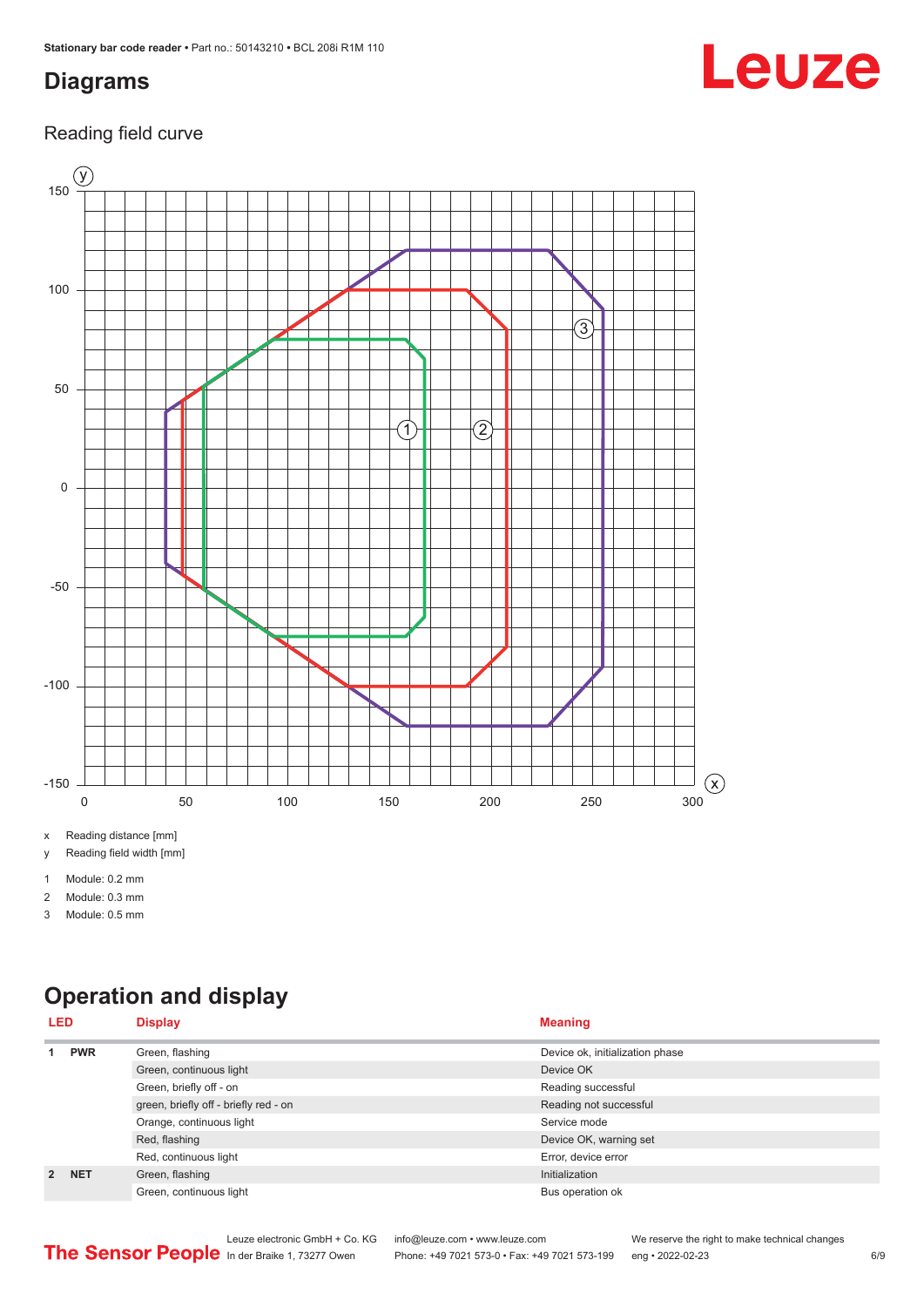# <span id="page-6-0"></span>**Operation and display**

# **Leuze**

| <b>LED</b> |             | <b>Display</b>           | <b>Meaning</b>                     |
|------------|-------------|--------------------------|------------------------------------|
|            | 2 NET       | Red, flashing            | Communication error                |
|            |             | Red, continuous light    | Bus error                          |
| 3          | <b>LINK</b> | Green, continuous light  | Ethernet connection is established |
|            |             | Yellow, continuous light | Data exchange active               |

### **Part number code**

Part designation: **BCL XXXX YYZ AAA**

| <b>BCL</b>  | <b>Operating principle</b><br>BCL: bar code reader                                                                        |  |  |  |  |
|-------------|---------------------------------------------------------------------------------------------------------------------------|--|--|--|--|
| <b>XXXX</b> | Series/interface (integrated fieldbus technology)<br>208i: EtherNet TCP/IP, UDP<br>248i: PROFINET RT<br>258i: EtherNet/IP |  |  |  |  |
| YY          | <b>Scanning principle</b><br>S: line scanner (single line)<br>R1: line scanner (raster)                                   |  |  |  |  |
| z           | <b>Optics</b><br>M: Medium Density (medium distance)                                                                      |  |  |  |  |
| AAA         | Beam exit<br>110: lateral                                                                                                 |  |  |  |  |
|             | <b>Note</b>                                                                                                               |  |  |  |  |
|             | $\&$ A list with all available device types can be found on the Leuze website at www.leuze.com.                           |  |  |  |  |

### **Notes**

|  | Observe intended use!                                                                 |
|--|---------------------------------------------------------------------------------------|
|  | $\%$ This product is not a safety sensor and is not intended as personnel protection. |
|  | § The product may only be put into operation by competent persons.                    |
|  | ♦ Only use the product in accordance with its intended use.                           |

| <b>ATTENTION! LASER RADIATION - CLASS 1 LASER PRODUCT</b>                                                                                                                                                                                                                                                                                                                                                                                                                                                                                                   |
|-------------------------------------------------------------------------------------------------------------------------------------------------------------------------------------------------------------------------------------------------------------------------------------------------------------------------------------------------------------------------------------------------------------------------------------------------------------------------------------------------------------------------------------------------------------|
| The device satisfies the requirements of IEC/EN 60825-1:2014 safety regulations for a product of laser class 1 and complies with 21 CFR 1040.10 except<br>for conformance with IEC 60825-1 Ed. 3., as described in Laser Notice No. 56, dated May 8, 2019.<br>$\&$ Observe the applicable statutory and local laser protection regulations.<br>$\%$ The device must not be tampered with and must not be changed in any way.<br>There are no user-serviceable parts inside the device.<br>Repairs must only be performed by Leuze electronic GmbH + Co. KG. |



### **Laser radiation**

 $\%$  Opening the device can lead to dangerous exposure to radiation.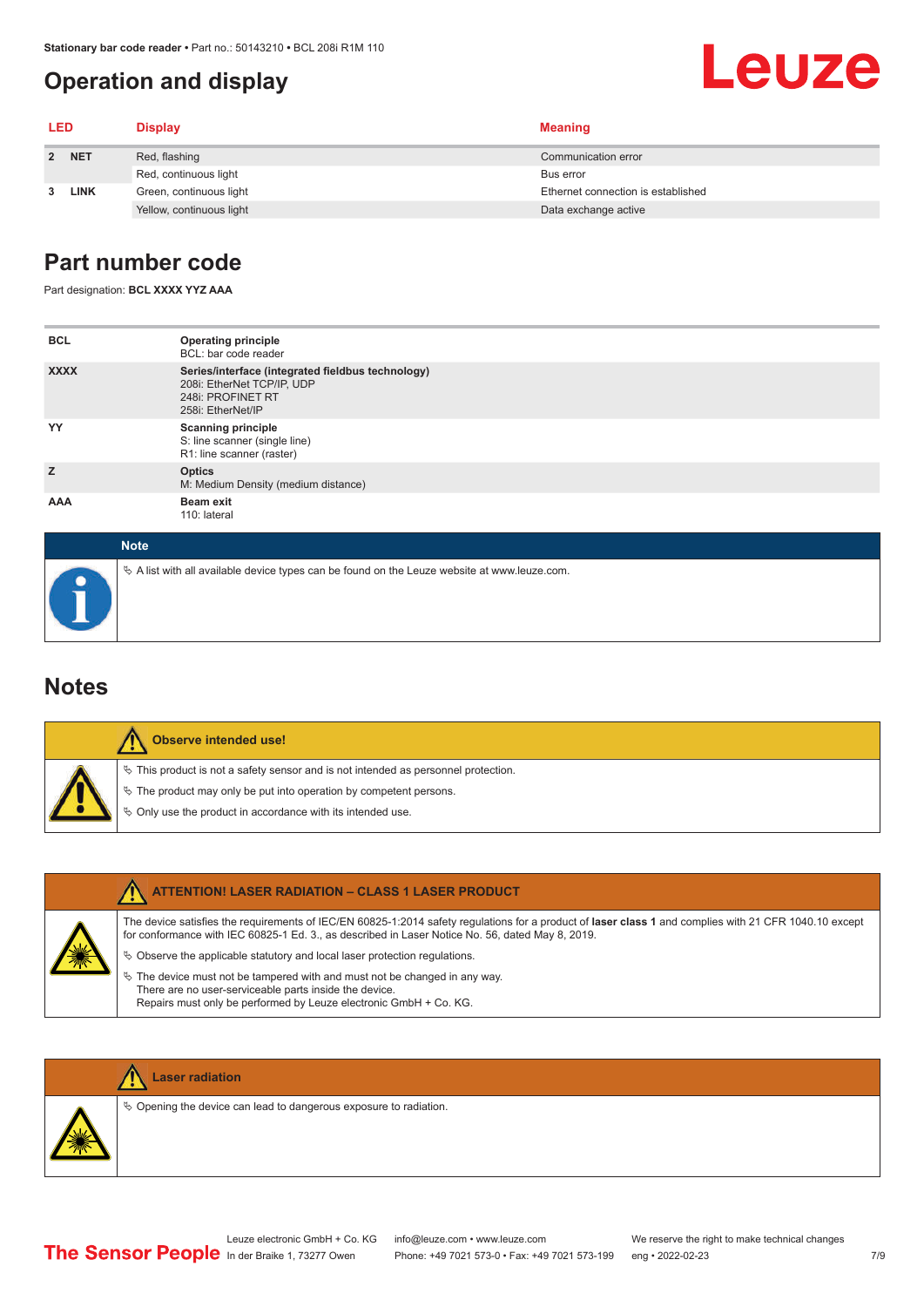## **Accessories**

# Leuze

# Connection technology - Connection cables

|  | Part no. | <b>Designation</b>             | <b>Article</b>   | <b>Description</b>                                                                                                                                                                            |
|--|----------|--------------------------------|------------------|-----------------------------------------------------------------------------------------------------------------------------------------------------------------------------------------------|
|  | 50132079 | KD U-M12-5A-V1-<br>050         | Connection cable | Connection 1: Connector, M12, Axial, Female, A-coded, 5-pin<br>Connection 2: Open end<br>Shielded: No<br>Cable length: 5,000 mm<br>Sheathing material: PVC                                    |
|  | 50135074 | <b>KS ET-M12-4A-P7-</b><br>050 | Connection cable | Suitable for interface: Ethernet<br>Connection 1: Connector, M12, Axial, Male, D-coded, 4-pin<br>Connection 2: Open end<br>Shielded: Yes<br>Cable length: 5,000 mm<br>Sheathing material: PUR |

# Connection technology - Interconnection cables

|   |   | Part no. | <b>Designation</b>                     | <b>Article</b>        | <b>Description</b>                                                                                                                                                                                                               |
|---|---|----------|----------------------------------------|-----------------------|----------------------------------------------------------------------------------------------------------------------------------------------------------------------------------------------------------------------------------|
|   |   | 50137078 | <b>KSS ET-M12-4A-</b><br>M12-4A-P7-050 | Interconnection cable | Suitable for interface: Ethernet<br>Connection 1: Connector, M12, Axial, Male, D-coded, 4-pin<br>Connection 2: Connector, M12, Axial, Male, D-coded, 4-pin<br>Shielded: Yes<br>Cable length: 5,000 mm<br>Sheathing material: PUR |
| 鋞 | Ö | 50135081 | <b>KSS ET-M12-4A-</b><br>RJ45-A-P7-050 | Interconnection cable | Suitable for interface: Ethernet<br>Connection 1: Connector, M12, Axial, Male, D-coded, 4-pin<br>Connection 2: RJ45<br>Shielded: Yes<br>Cable length: 5,000 mm<br>Sheathing material: PUR                                        |

# Mounting technology - Mounting brackets

|             | Part no. | <b>Designation</b> | <b>Article</b>  | <b>Description</b>                                                                                                                                                                            |
|-------------|----------|--------------------|-----------------|-----------------------------------------------------------------------------------------------------------------------------------------------------------------------------------------------|
| <b>Call</b> | 50121433 | BT 300 W           | Mounting device | Design of mounting device: Angle, L-shape<br>Fastening, at system: Through-hole mounting<br>Mounting bracket, at device: Screw type<br>Type of mounting device: Adjustable<br>Material: Metal |

## Mounting technology - Rod mounts

|               | Part no. | <b>Designation</b> | <b>Article</b>  | <b>Description</b>                                                                                                                                                                                        |
|---------------|----------|--------------------|-----------------|-----------------------------------------------------------------------------------------------------------------------------------------------------------------------------------------------------------|
| $\frac{1}{2}$ | 50121434 | BT 300 - 1         | Mounting device | Design of mounting device: Mounting system<br>Fastening, at system: For 10-16 mm rods<br>Mounting bracket, at device: Screw type<br>Type of mounting device: Turning, 360°, Adjustable<br>Material: Metal |